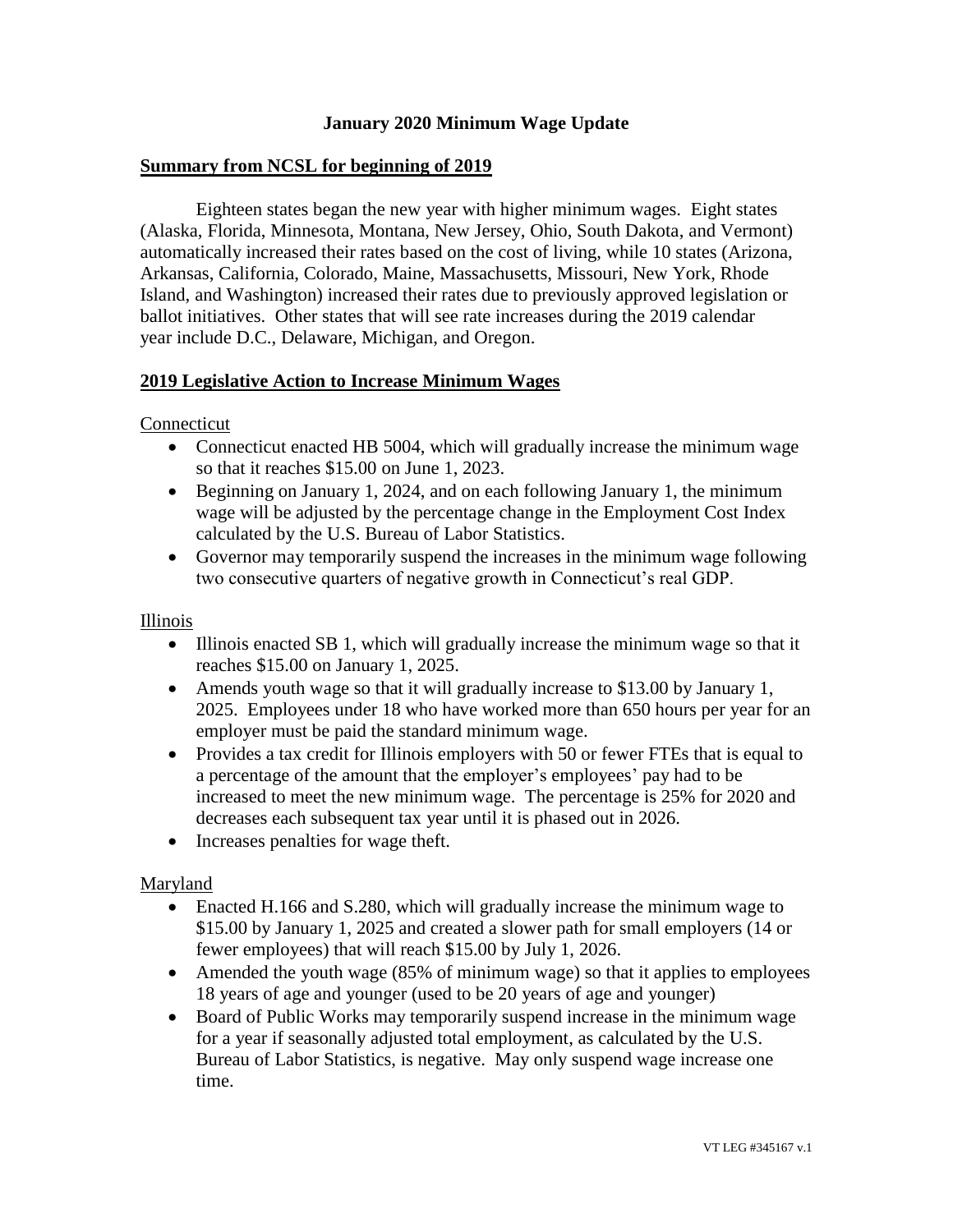## Nevada

• Nevada enacted AB 456, which will annually increase the minimum wage every July 1 through 2024 from the federal minimum of \$7.25 to \$11.00 for employers that offer health benefits and \$12.00 for employers that do not offer health benefits.

# New Jersey

- New Jersey enacted A.15, which will gradually increase the minimum wage so that it reaches \$15.00 of January 1, 2024.
- Beginning on January 1, 2025, and on each following January 1, minimum wage will increase by percentage increase in the CPI.
- Minimum wage for small employers (5 or fewer employees) and seasonal employers will gradually increase so that they reach standard minimum wage by January 1, 2028.
- Subject to the findings of a report by the Commissioner of Labor and Secretary of Agriculture, agricultural wage will gradually increase so that it is eliminated by January 1, 2030.
- Tipped wage will gradually increase from \$6.72 to \$9.87 by January 1, 2024.
- Creates a training wage equal to 90% of the minimum wage for employees enrolled in established on-the-job and other training programs approved by Commissioner of Labor.

## New Mexico

- New Mexico enacted SB 437, which will annually increase the minimum wage so that it reaches \$12.00 on January 1, 2023.
- Creates a student minimum wage of \$8.50.
- Gradually increases tipped wage from \$2.13 to \$3.00 by January 1, 2023.